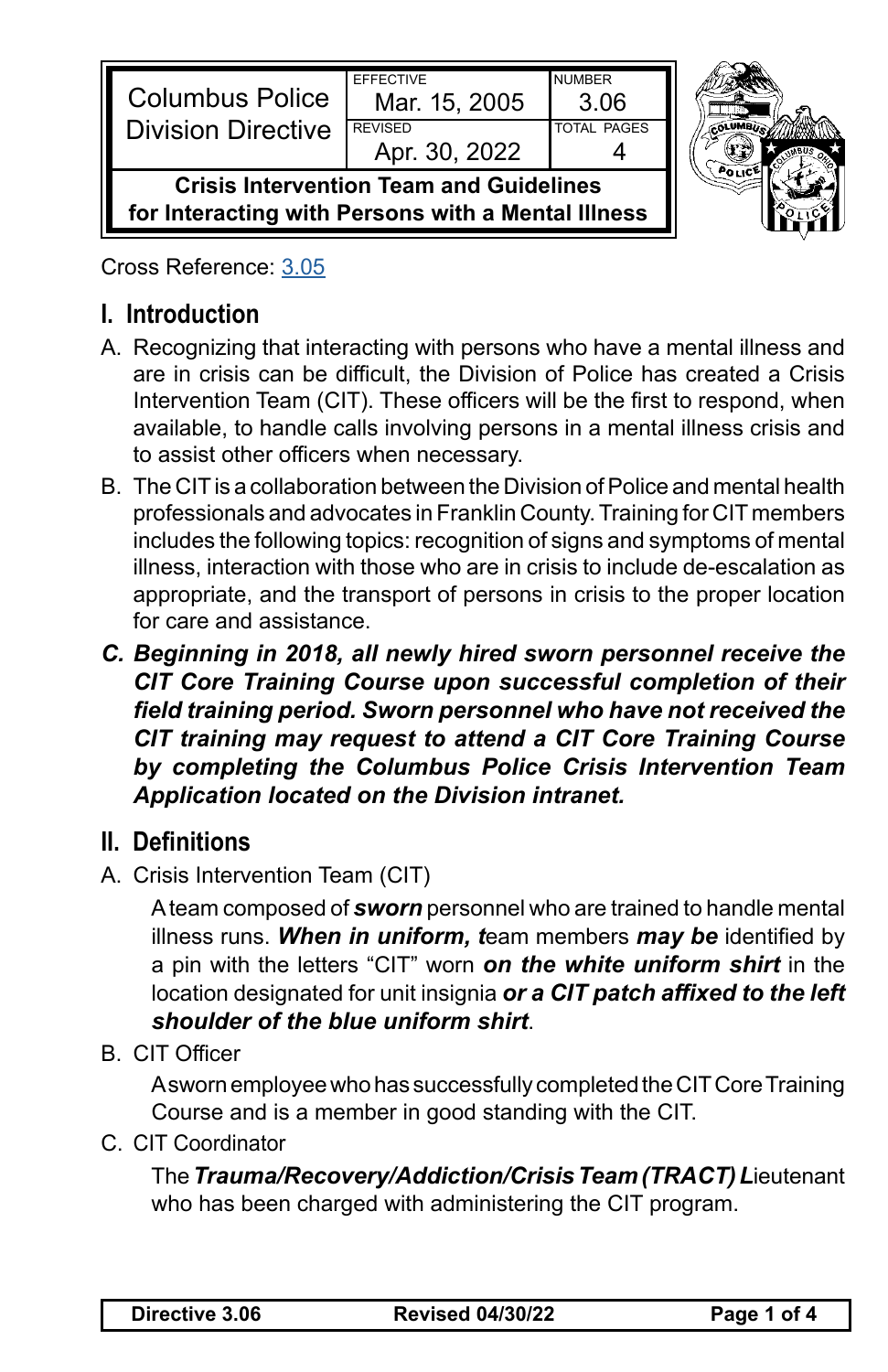# **III. Guidelines**

A. Signs and Symptoms of Potential Mental Illness

- 1. Unusual or bizarre behavior
- 2. Confused or nonsensical verbal communication
- 3. Hostility toward and distrust of others
- 4. Abnormal fears
- 5. Signs of depression
- 6. Withdrawn behavior and/or refusal to speak
- 7. Irrational lack of cooperation
- 8. Irrational tendency to argue
- 9. Being influenced by a visual or auditory hallucination
- 10. Severe changes in behavioral patterns and attitudes
- B. Interacting with Persons with a Mental Illness
	- 1. Division personnel should:
		- a. Be helpful and professional.
		- b. Remain calm and avoid overreacting.
		- c. Indicate a willingness to understand.
		- d. Speak simply and briefly; move slowly if possible.
		- e. Be friendly, patient, accepting, and encouraging, but remain firm.
		- f. Recognize that the person may be overwhelmed by sensations, thoughts, frightening beliefs, sounds (voices), or the environment.
		- g. Remove distractions, upsetting influences, and disruptive people from the scene if possible.
		- h. Be aware that the uniform, gun, handcuffs, and other equipment may frighten the person with a mental illness and reassure the person that no harm is intended.
	- 2. Division personnel should avoid:
		- a. Moving suddenly, giving rapid orders, or shouting (unless absolutely necessary).
		- b. Trying to force a discussion.
		- c. Direct, continuous eye contact.
		- d. Touching the person (unless necessary for safety).
		- e. Crowding the person.
		- f. Expressing anger, impatience, or irritation.
		- g. Assuming that a person who does not readily respond is purposely choosing not to respond; persons in crisis may need additional time to process an officer's requests or commands.
		- h. Using inflammatory language around the person.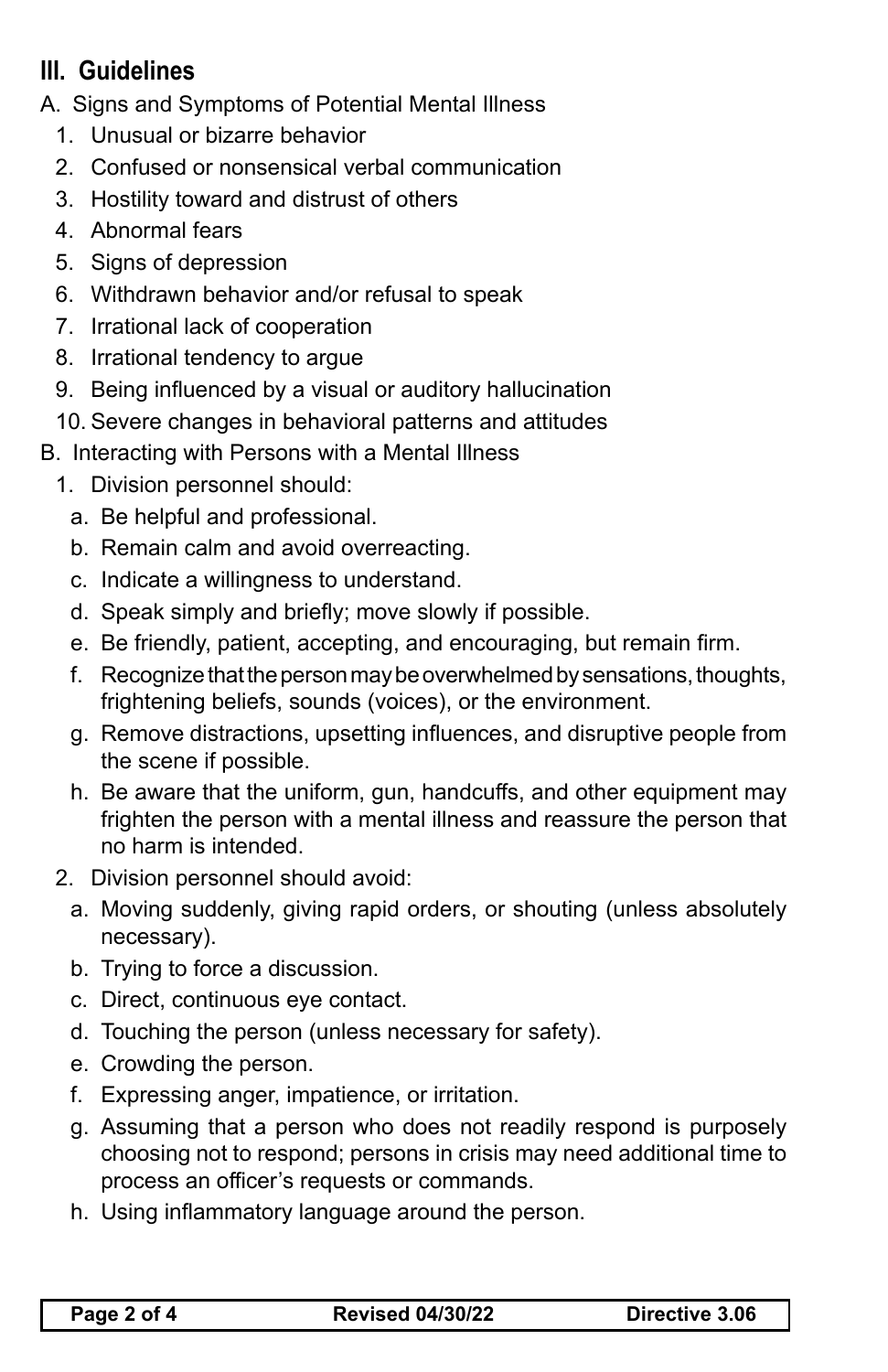- i. Challenging or validating delusional or hallucinatory statements.
- j. Telling a person that an officer thinks or feels the same way that the person thinks or feels.
- C. Interviewing or Interrogating Persons with a Mental Illness
	- 1. Question the person in a calm setting that is free of distraction and ensure that the person has access to:
		- a. Water.
		- b. Food.
		- c. Toilet facilities.
		- d. Prescribed medications as needed.
	- 2. The U.S. Constitution requires that Miranda warnings be comprehended, not simply administered. A person's constitutional rights are not diminished because of his or her mental illness.
		- a. Before interviewing a suspect who has or is believed to have a mental illness, make every effort to determine to what extent the person's illness impairs his or her ability to comprehend and give informed consent.
		- b. Contact a supervisor if doubt exists regarding a suspect's capacity to understand the Miranda warnings.
		- c. If appropriate, obtain the assistance of a mental health professional or attorney in explaining the warnings to the person.
- D. CIT Officer
	- 1. When available, volunteer to take runs involving a person with a mental illness.
	- 2. Refer to the "Interacting with Persons in Mental Health Crisis" directive for policy and procedures.

### *E. Responding Officer*

### *When a CIT officer is not available for a run involving a person with a mental illness, refer to the "Interacting with Persons in Mental Health Crisis" directive for policy and procedures.*

#### *F. CIT Coordinator/TRACT* Lieutenant

- 1. Receive applications from *sworn personnel approved to attend CIT training.*
- *2.* Provide the CIT Core Training Course to all officers upon completion of their field training period *and to officers who are approved to attend CIT training*.
- *3.* Provide additional training as needed or requested.
- *4.* Maintain the team member roster.
- *5.* Prepare reports as directed.
- *6.* Act as the liaison between the Division and the following:
	- a. Local and state mental health communities